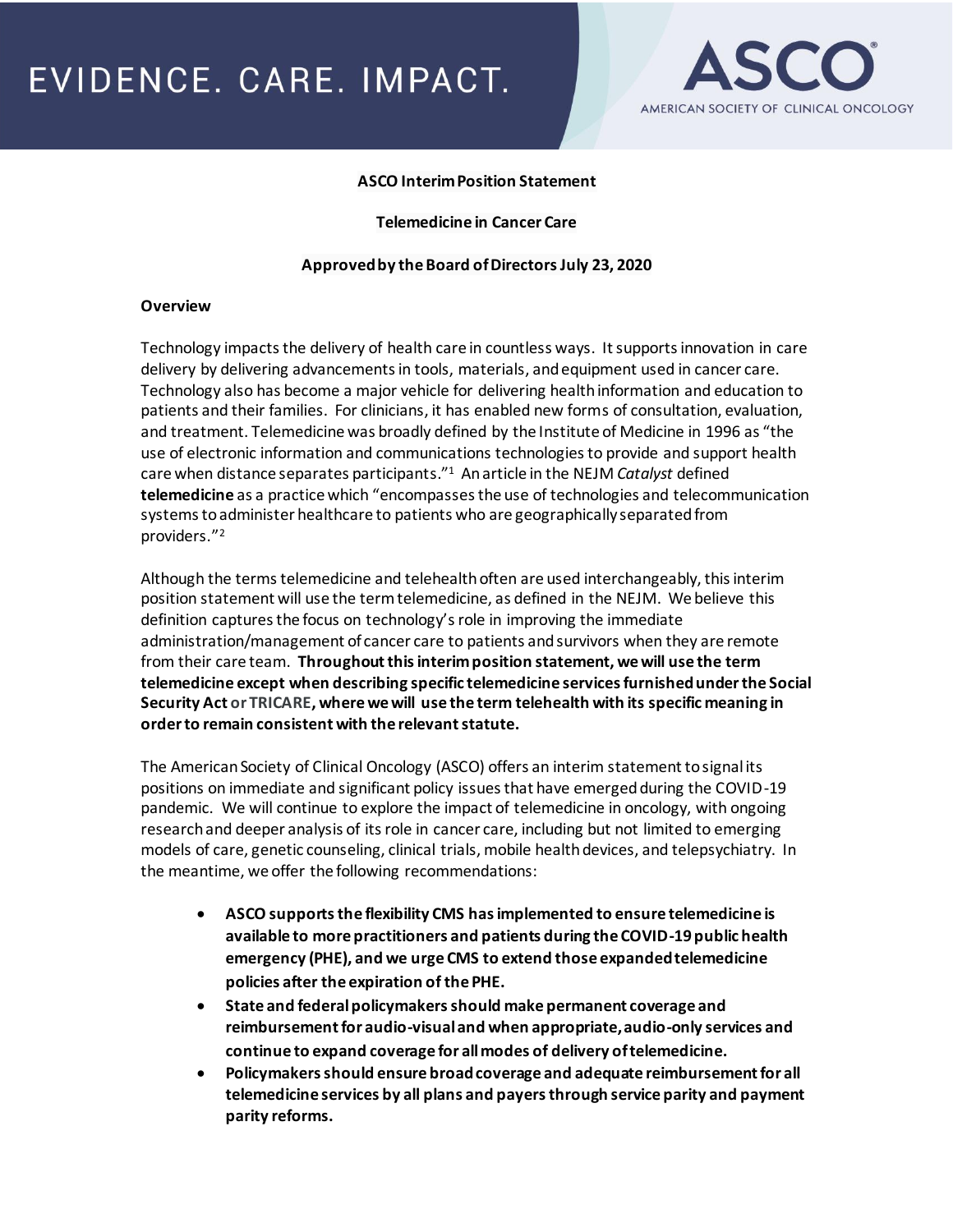- **Federal and state governments should work to promote health equity through encouraging the use of telemedicine in all care settings, including but not limited to rural and safety net providers.**
- **Patient education efforts by all providers and health care stakeholders should include information on utilizing telemedicine.**
- **Federal and state governments should promote universal access to high-speed broadband through expanding digital infrastructure.**
- **Medical liability policies should provide comprehensive coverage for telehealth, and providers should ensure they are covered across all states in which they practice.**
- **Neither public nor commercial payers should apply burdensome utilization management policies to telemedicine.**

### **Background Regarding Telemedicine and Cancer Care**

Telemedicine has been identified both as a novel approach to care delivery as well as an additional treatment strategy in a physician's armamentarium. A major benefit has been the ability of telemedicine to provide access to care irrespective of geographic location and health care resources (facilities and practitioners). However, despite its promise, utilization rates of telemedicine have not met expectations and use of telemedicine has not been well understood.<sup>3</sup>

Telemedicine can increase access to care for patients with cancer while reducing treatment burden and disruption to patient lives.<sup>4</sup> Providers who use telemedicine have reported that its benefits include decreased travel time for patients, immediate access to care, early detection of health issues, increased patient autonomy, reduced caregiver burden, and increased patient satisfaction with health care.<sup>5</sup> Many aspects of telemedicine have demonstrated efficiency comparable to in-person care.<sup>6</sup> Virtual visits can provide effective follow-up and enhanced convenience compared with traditional office visits. Telemedicine interventions in chronic disease management have been shown to lead to a decline in hospital admissions/readmissions, length of hospital stays, and emergency department visits as well as reductions in mortality.<sup>7</sup>Even prior to the COVID-19 pandemic, telemedicine was gaining traction in oncology, with providers citing improved documentation, better continuity of care, enhanced communication between provider and patient, greater treatment compliance, and potential availability of data for scientific evaluation.<sup>8</sup> Cancer patients have reported an overall level of high satisfaction with telemedicine in radiation oncology and in survivorship care planning. 9,10

Critics of telemedicine have cited issues relating to uncertainty regarding medical liability, data privacy, and concerns about security of data transfer and storage. <sup>11</sup> Furthermore, many health systems and providers did not have a robust telemedicine infrastructure prior to the start of the COVID-19 pandemic. As health care providers now rely on telemedicine as part of their response to the crisis, they face a decision as to whether they should increase investment in this technology beyond this PHE.

Prior to the pandemic, reimbursement for telemedicine visits were lower than for physician office visits. However, there are concerns that increased availability of telemedicine visits could increase healthcare spending and utilization. Even if less costly, telemedicine visits may be more likely to result in additional follow-up appointments, testing, or prescriptions, and could increase overall cost of an episode of care. Increased availability of telemedicine could also prompt patients to seek care when they would not otherwise do so. This could raise costs by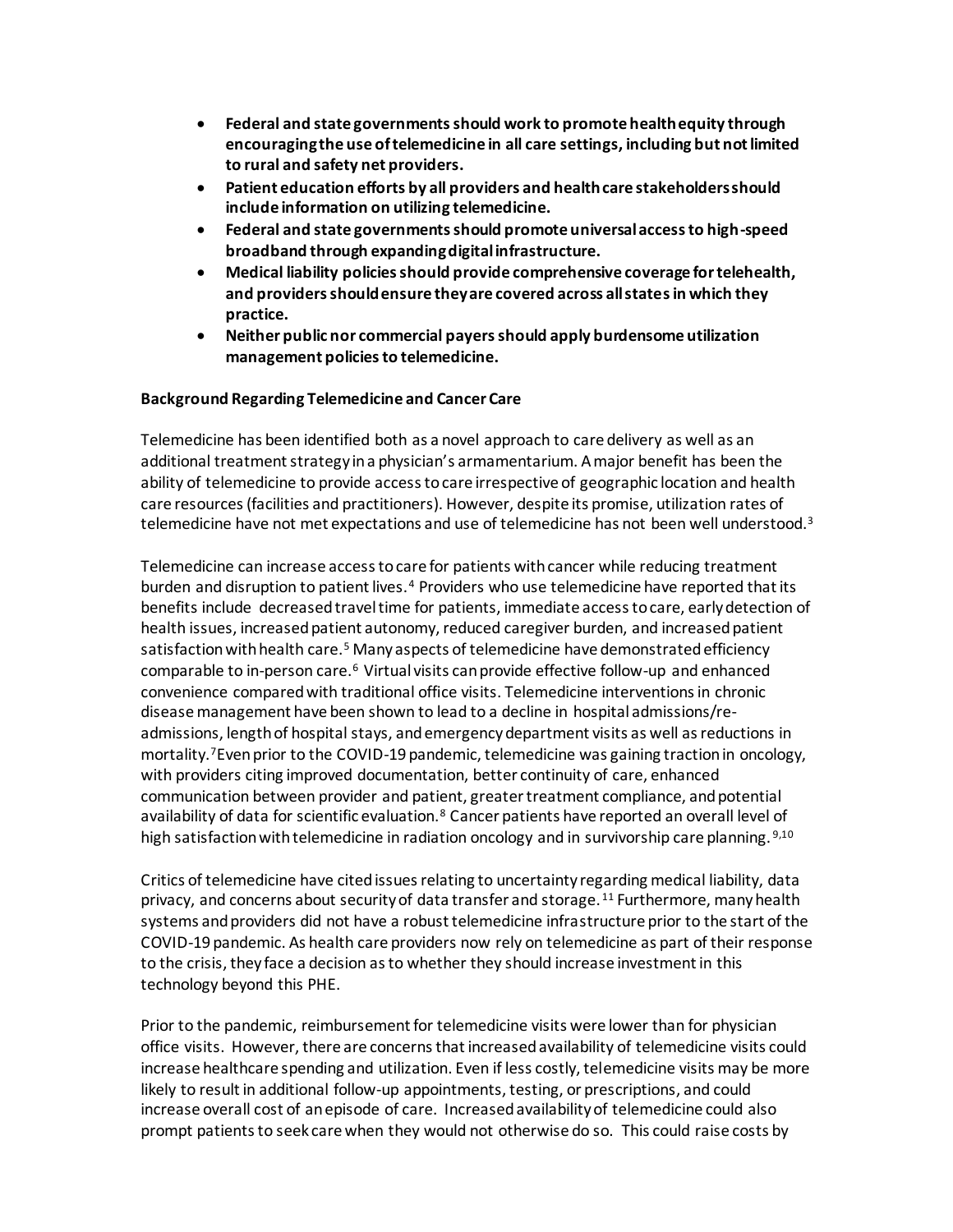increasing the total number of patient visits instead of lowering cost by replacing more expensive visits to a physician's office or emergency department. <sup>12</sup>

The evidence base for the acceptance and utility of telemedicine in cancer care is limited and continues to evolve. A number of COVID-19 registries have begun collecting data on clinical care, including an ASCO registry.<sup>13</sup> It may well be found that patient and provider perspectives on telemedicine have changed dramatically due to the pandemic, but it will take time for research to be conducted, evaluated by peers, and ultimately published. Additional data will lead to a better understanding about how telemedicine affects access, quality and cost effectiveness of cancer care.

# **Legal, Regulatory and Structural Challenges**

Although the identified challenges existed prior to the COVID-19 pandemic, practices have been challenged to adapt to the care delivery challenges imposed by the pandemic, necessitating widespreadand increased adoption of telemedicine. With telemedicine playing a growing role in flattening the curve of infection and mortality from the COVID-19, its increased utilization is generating larger quantities of data on the interactions between doctors and their patients. As the U.S. emerges from the initial impact of the pandemic, the identified challenges and burdens associated with telemedicine adoption must continue to be addressed to ensure both patients and providers face minimal risk in the use of these tools.

# *Health Information and Privacy*

During the PHE, the Department of Health and Human Services (HHS) announced that it was exercising enforcement discretion and waiving potential penalties for HIPAA violations against providers that were serving patients in good faith, paving the way for providers to use widely accessible audio-visual technologies, such as FaceTime or Skype. Privacy and data security issues and concerns related to health care information technology (HIT) have been key barriers to adoption of telemedicine and impact the confidence of patients and practitioners using these tools. As the use of telemedicine increases, it will necessarily generate large quantities of personal health information and data, highlighting the need for data protection. Prior focus on the adoption and meaningful use of EHRs has also constrained resources and prioritized EHR implementation over telemedicine.<sup>14</sup> Although some electronic health record platforms allow for the use of integrated telemedicine platforms, initiation and implementation of this technology is often cost-prohibitive, especially for smaller practices. Technology interoperability for traditional- and non-traditional medical devices will overcome another significant barrier and streamline further deployment of digital health technologies in telemedicine. <sup>15</sup> For many patients and providers, education on optimizing use of these platforms will also be necessary. Finally, clear direction on the application of HIPAA requirements and necessary liability protections for providers is needed.

# *Health Equity*

Despite general availability and widespread use of internet services, many individuals in the U.S. lack access or are not proficient in the use of information technology. Known as the "digital divide," this gap has led to inequities in the effective use of telemedicine for certain patients.<sup>16</sup> Some patients may be uncomfortable with the technology and may not understand HIT security, privacy, and information sharing. Individual differences in digital literacy (competency and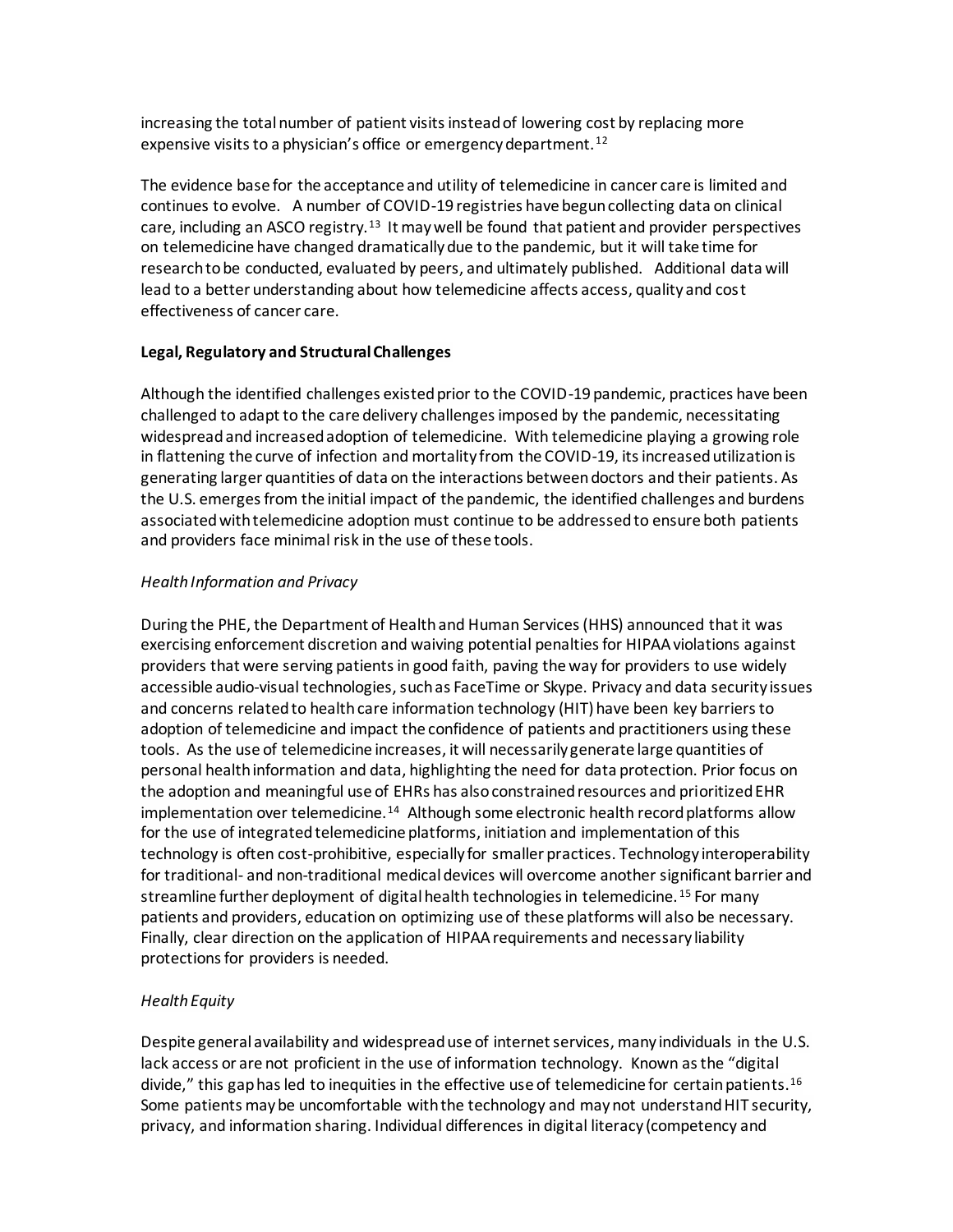technical skills needed to operate digital devices and understand their functionality) can widen health disparities.17,18,19 Approximately half of American adults exhibit low health literacy and consequently struggle to find and use health information.<sup>20</sup> These inequities are especially present among individuals living in rural communities, individuals with lower socio-economic status and older adults, who typically experience the majority of cancer diagnoses and deaths and make up the majority of cancer survivors and the fastest growing segment of the US population.<sup>21,22,23</sup> Addressing these disparities will be critical to realizing the promise of telemedicine for patients with cancer.

### *Licensure*

Relaxed policies during the PHE has generated new energy around the potential for telemedicine to overcome geographic barriers to care. This includes the notion of dissolving state borders for practice, allowing patients and physicians to communicate across greater distances. However, inconsistent state licensing laws have hindered some access and utilization of telemedicine, including during the PHE. Differing licensing requirements across stateshas been identified as one of top issues preventing more widespread use of telemedicine services. State policies require medical professionals to obtain licensure for each state where they wish to practice, an administrative burden that has constrained physicians' desire to expand their digital-geographic footprint across state borders. To address this issue, interstate agreements, notably the Interstate Medical Licensure Compact (IMLC), permit physicians to practice across state lines with one medical license in a participating state, provided they comply with all state laws and related scope of practice in each state they practice. The IMLC currently includes 29 states, the District of Columbia and the territory of Guam. While not every state participates in a licensure compact, these programs have been effective in reducing the burden placed on providers to independently become licensed in multiple states.<sup>24</sup>

ASCO encourages states to explore the IMLC as an opportunity to streamline the process for physicians to apply for licensure in other member states, recognizing that health care practice remains subject to state licensure laws—and state willingness to lift borders. One proposal worth further exploration is for the federal government to permit telemedicine practice across state lines while preserving the authority of state medical boards to grant licenses.<sup>25</sup>

During the public health emergency, telemedicine delivered through cross-state licensure has demonstrated the ability to address patient access in the following ways:

- Patients in rural areas without a local specialist have utilized telemedicine to access providers in contiguous states, while limiting inter-state travel.
- Patients who have temporarily or permanently relocated out-of-state have been able to maintain a relationship with their preferred provider through telemedicine follow-ups.

Continued cross-state licensure after the public health emergency raises questions of appropriate state-based safeguards and unintended consolidation of healthcare providers. Respective state governments should strike a balance between expanding telemedicine access in underserved areas and populations while maintaining healthy competition among local and community practices. Larger health systems with robust telemedicine infrastructure could undermine smaller practices that may possess little to no digital infrastructure. One study found, even after controlling for specialty differences, that physicians in larger practices and ones that were not physician owned were more likely to report that their practices used telemedicine.<sup>26</sup> Out-of-state health care systems should be sensitive to longer term cooperation with local and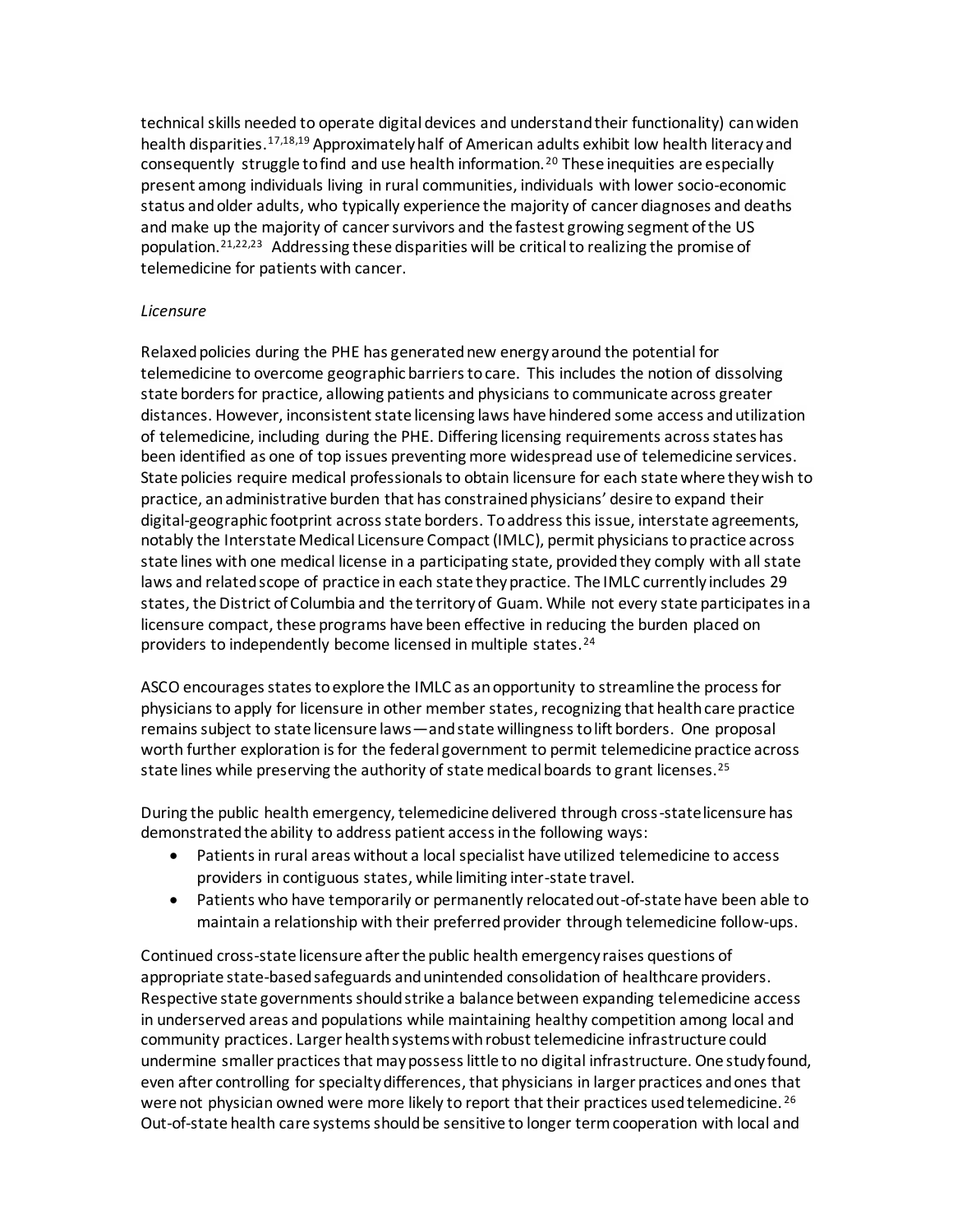community providers to expand telemedicine access to underserved areas in need while avoiding imperfect market conditions. More research is needed observing the impact of crossstate licensure on smaller practices which ASCO will explore in future analyses. Above all, the goal should be expanding access to care for patients.

## **Federal and State Telemedicine Policies**

The federal government is responsible for several areas of telemedicine policy, including nationwide privacy laws through HIPAA, federal prescribing laws for controlled substances through the Drug Enforcement Administration, and grant funding for telehealth initiatives. The federal government also runs large, public health insurance programs including Medicare, the Veterans Health Administration, and TRICARE for military service members and their families. State governments regulate the private insurance market, and in some cases, share the responsibility with the federal government for health-insurance programs such as Medicaid. Over three-quarters of Americans obtain health insurance regulated at the state level through Medicaid and private insurance.<sup>27</sup> This variation and fragmentation in the U.S. health care system has presented challenges to adoption of telemedicine. In response to the PHE, federal and state governments have stepped in to enable its broader application.

**As noted in the introduction, where describing policies and services established under the Social Security Act or TRICARE we will use the term "telehealth" for consistency with the relevant statute.** 

### *Medicare Fee for Service*

Prior to the PHE, Medicare could pay for telehealth services only when the patient receiving the service was in a designated rural area and when they left their home to go to a clinic, hospital, or certain other types of medical facilities for the service, known as the "originating site." In response to the PHE, the Centers for Medicare and Medicaid Services (CMS) relaxed originating site requirements on a temporary and emergency basis under the 1135 waiver authority and the Coronavirus Preparedness and Response Supplemental Appropriations Act, which was signed into law on March 6, 2020. Under its waiver authority, Medicare can now pay for office, hospital, and other visits furnished via telehealth across the country including in the patient's home. Additionally, the Office of Inspector General (OIG) at HHS provided flexibility for health care providers to reduce or waive cost-sharing for telehealth visits paid by federal health care programs.

The new waiver authority allows telehealth visits to be delivered via smartphone with real-time audio/video interactive capabilities in lieu of other equipment, as the HHS Office for Civil Rights will exercise enforcement discretion and waive HIPAA penalties against healthcare providers that serve patients in good faith. The waiver authority also removes the requirement that providers of telehealth services have treated the beneficiary in the last three years. A separate provision in the Coronavirus Aid, Relief, and Economic Security (CARES) Act, signed into law on March 27, 2020, allows federally qualified health centers and rural health clinics to serve as "distant site" providers and provide telehealth services to Medicare beneficiaries during the COVID-19 emergency period.

CMS has also expanded coverage and increased payment for the types of services that can be provided via audio-only telephones in its federal health programs, allowing providers to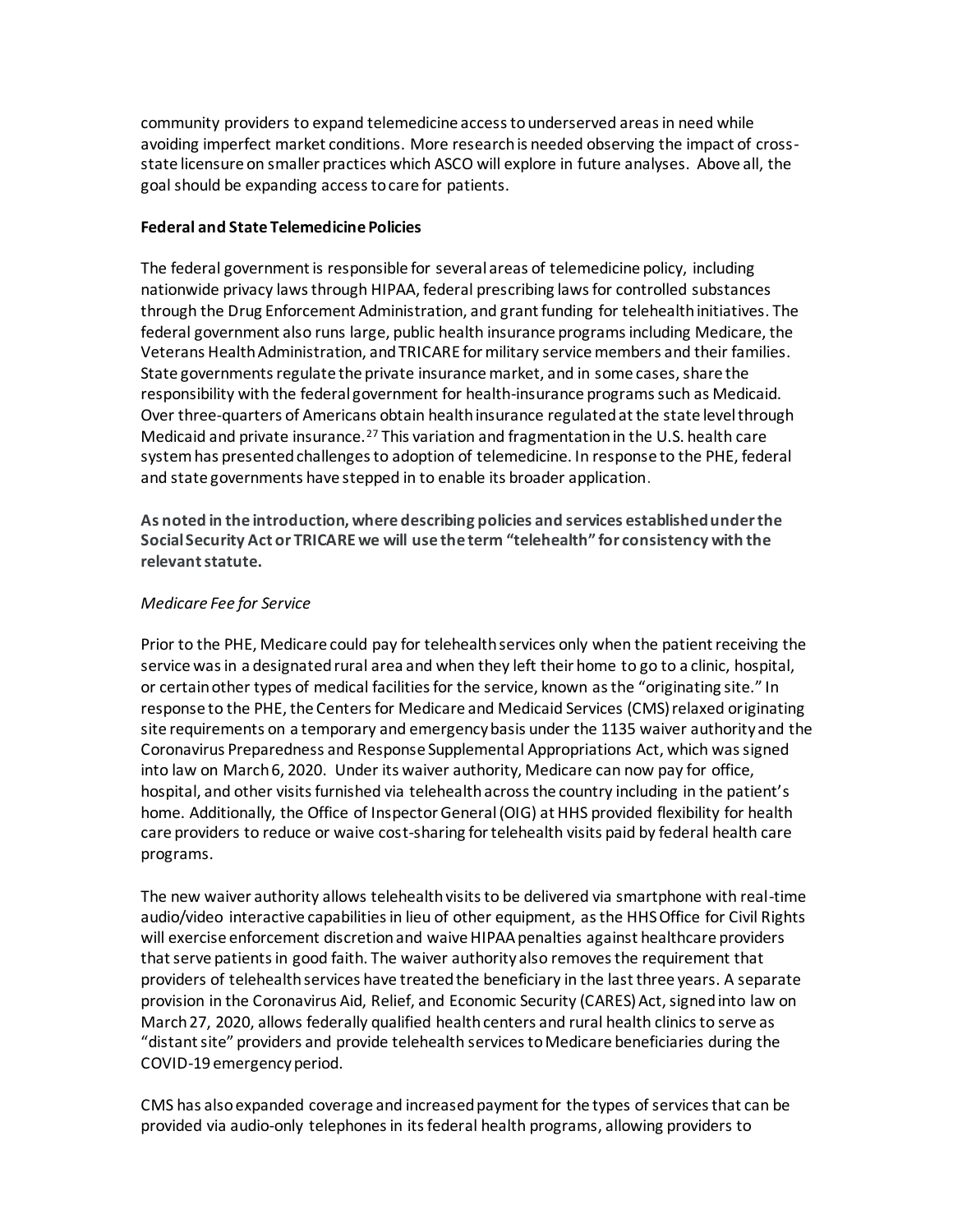"evaluate beneficiaries who have audio phones only." CMS also temporarily waived the Medicare requirement that providers be licensed in the state they are delivering telemedicine services, if a list of conditions is met. This change, however, does not exempt providers from state licensure requirements. Medicare also temporarily expanded the types of providers who may provide telehealth services. It is important to note that expansion of telehealth services under Medicare during the PHE is not limited to COVID-19 related services; telehealth services are available to new and existing patients regardless of diagnosis and can be used in lieu of regular office visits.

# *Medicare Advantage*

In April 2019, CMS released a final rule outlining the requirements for Medicare Advantage (MA) plans to offer telehealth services as supplemental benefits. Starting in 2020, MA plans can offer additional telehealth benefits outside the current restrictions in FFS Medicare. <sup>28</sup> CMS also made significant changes to the MA program and telehealth benefits, including exemptions to originating site requirements and geographic restrictions, requiring covered telehealth services to be provided by an in-network physician, requiring providers to be licensed in the state in which the beneficiary is located, and prohibiting MA plans to use telehealth services to meet inperson provider coverage requirements. In order to evaluate telehealth services in MA plans, CMS requires data be made available to the agency upon request related to coverage, payment, and utilization.<sup>29</sup>

Medicare Advantage plans have been able to offer additional telehealth benefits not covered by traditional Medicare and have flexibility to waive coverage requirements. In response to the PHE, CMS has advised plans that they may waive or reduce cost sharing for telehealth services, as long as plans do this uniformly for all similarly situated enrollees. The decision to act on this guidance, however, is voluntary and plans will vary in their responses to this new flexibility.

### *Medicaid*

Prior to the PHE, all states and the District of Columbia provided some coverage of telehealth in Medicaid Fee-For-Service, but the definition and scope of coverage varied from state-to-state.<sup>30</sup> While the most commonly covered modality of telehealth was live video, a few states permitted the use of "audio-only" telephone care to qualify as a telehealth service. In some states, Medicaid reimbursement is also restricted to authorized "originating sites."<sup>31</sup>

In response to the PHE, CMS issued guidance reiterating states can use existing flexibility under Medicaid regulations to change provider coverage for telehealth services.<sup>32</sup> All states have responded to the PHE by issuing emergency policies relaxing licensing laws to make telehealth services more widely available in their Medicaid FFS programs and/or through Medicaid managed care plans.<sup>33</sup> Most states have allowed Medicaid beneficiaries to access services from their home and most are allowing plans to reimburse for some telephone evaluations. Medicaid programs in 46 states and DC have issued guidance to expand coverage or access to telehealth during the PHE, while 38 states and DC have granted payment parity for at least some telehealth services. Despite the changes to expand Medicaid coverage of telehealth services, the changes are not uniform across states and barriers to implement and access telehealth more broadly will likely remain once the PHE is lifted. ASCO has provided resources on Medicaid telemedicine policies by state.34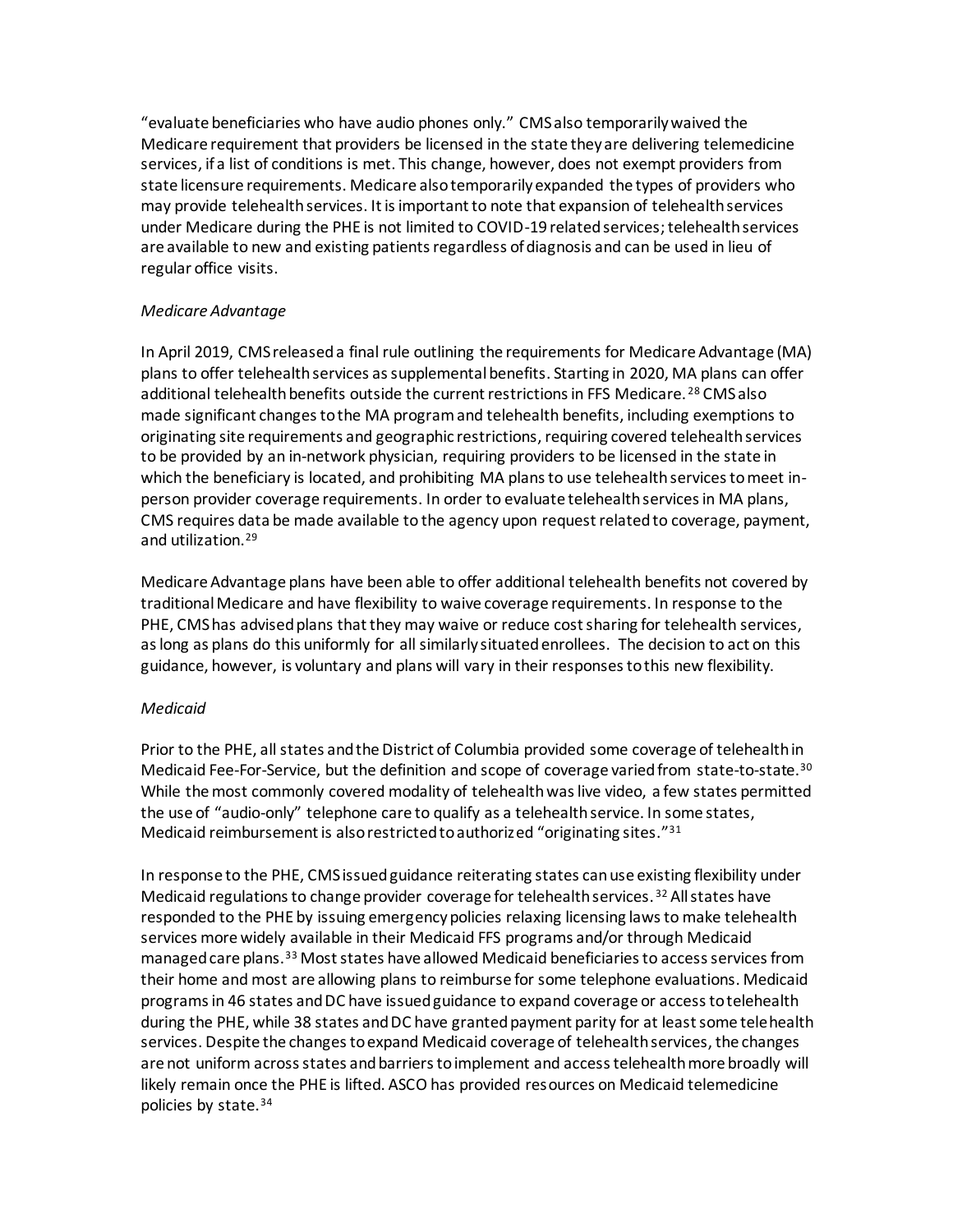#### *Commercial Payers*

Coverage of telemedicine services by commercial plans varies tremendously, with few plans covering a significant number of services. Based on an analysis of commercial plans in 2017, most commercial plans that offered telemedicine services did so because of pressure from employers and competition from other insurers rather than to lower costs or improve care.<sup>35</sup> Most telemedicine services utilized by privately insured beneficiaries are primary care and mental health services. There is some evidence that increasing the utilization of telemedicine services may not decrease overall spending as the perceived convenience of telemedicine may tap into an unmet demand for higher utilization of health care services.<sup>36</sup> While commercial payers have more flexibility in what services they offer, providers must still comply with licensing requirements and in some states, distant site restrictions still exist.

During the public health emergency, commercial plans' policies related to telemedicine coverage and payment are evolving. As of May 2020, 41 states and DC had laws governing reimbursement for telemedicine services in fully insured private plans. "Service parity," when a telemedicine service must be covered by state-regulated private plans if it is shown to be medically necessary and meets the same standards of care as in-person services, is available in approximately half of states. However, "payment parity," when telemedicine services are reimbursed at the same rate as equivalent in-person services, is only available in ten (10) states. The remaining states do not have payment parity laws, meaning they typically reimburse telemedicine at lower rates than equivalent in-person care. In response to the PHE, at least 16 states have enacted both service and payment parity requirements for fully insured private plans.<sup>37</sup>

Although fully insured health plans must comply with federal and state requirements, selfinsured health plans are regulated by the federal government through the Department of Labor and are not required to cover telemedicine. Analysis provided by the Kaiser Family Foundation shows that the majority of large employer plans, including those that are self-insured, cover some telemedicine services.<sup>38</sup>

### *Military and Veteran Health System*

Since 1992, the Department of Defense (DOD) has been implementing telemedicine programs to improve patient care. Although the DOD has been implementing programs with the goal of increasing the use of telehealth services, there has been recent concern that telehealth programs may be underutilized. In 2018, the DOD announced a new initiative which greatly expanded telehealth offerings through their integrated healthcare system, known collectively as the Military Health System. The Department of Veteran Affairs (VA) has one of the largest telehealth programs in the country. In 2018, the VA provided 2.29 million telehealth episodes of care to 782,000 veteran patients collectively, using the following three VA telehealth modalities: home telehealth, store-and-forward telehealth, and clinical video telehealth.

In contrast to other federal programs, the VA's requirements for telehealth services are significantly more flexible. The VA Maintaining Internal Systems and Strengthening Integrated Outside Networks (MISSION) Act of 2018 addressed barriers many veterans face in accessing telehealth services. As part of the MISSION Act, VA providers do not have to comply with different state licensing requirements to provide telehealth services, nor do veterans have to comply with any originating site requirements.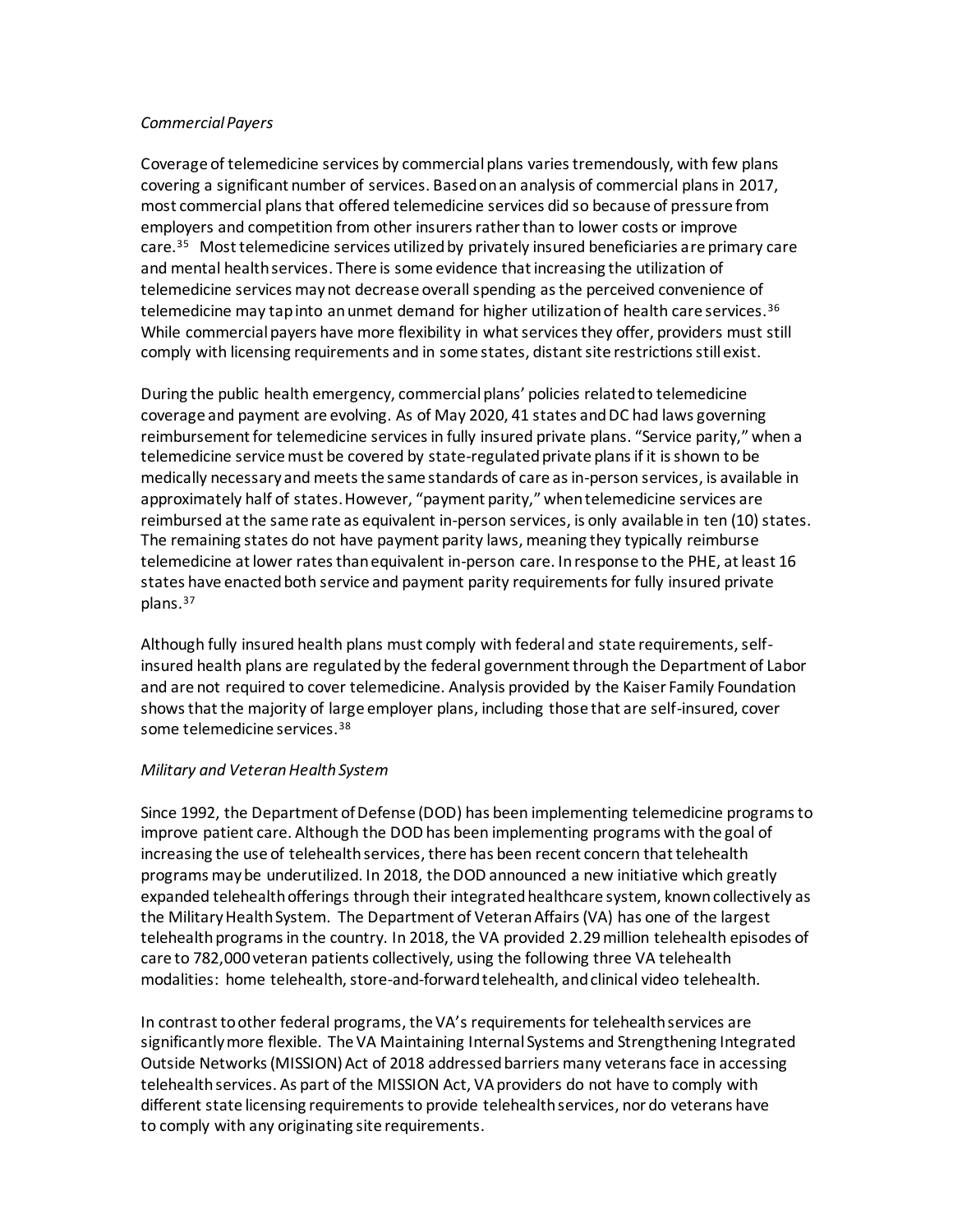In May 2020, the Assistant Secretary of Defense for Health Affairs issued an interim final rule to provide an exception to the prohibition on telephone, audio-only telehealth services; to authorize reimbursement for interstate or international practice by TRICARE authorized providers when such authority is consistent with governing state, federal, or host nation licensing requirements; and to eliminate copayments and cost-shares for telehealth services. The changes in the rule will be effective for the duration of the PHE. <sup>39</sup>

# *Provider-led/Health Care System Efforts*

Prior to the PHE more than 50 U.S. health systems already had telemedicine programs in place. Other providers who may lack robust programs have the opportunity to outsource telemedicine services through various private companies.<sup>40</sup> Multiple modalities of telemedicine in oncology have been implemented, including teleoncology, telegenetics, teletrials, telepsychiatry, telepathology, teleradiology, and tele-education through virtual tumor boards. Many health care organizations have supported and endorsed the use of telemedicine as a means to improve affordable access to high-quality care. As noted in the opening section of this paper, these are all areas ASCO will explore in future analyses but lie outside of the scope of this statement.

### **Policy Recommendations**

As the realities of the pandemic continue there remains uncertainty with regard to future federal and state telemedicine policy. Indeed, most of the regulatory flexibilities and telemedicine policies implemented under the PHE are currently structured as temporary. As the world's leading professional organization for physicians and oncology professionals that care for people with cancer, ASCO offers the following recommendations:

- **ASCO supports the flexibility CMS has implemented to ensure telemedicine is available to more practitioners and patients during the COVID-19 public health emergency (PHE), and we urge CMS to extend those expanded telemedicine policies after the expiration of the PHE.** While many of the requirements that govern Medicare telehealth services are statutory in nature and could only be revised through Congressional action, CMS does have authority to make certain permanent changes to telehealth reimbursement through proposed rulemaking. This could include promulgating alternative definitions of "interactive telecommunications" to allow for exceptions to HIPAA requirements on remote communications technologies and modifying prior interpretations of the statutory payment requirements for distant site providers.
- **State and federal policymakers should make permanent coverage and reimbursement for audio-visual and when appropriate, audio-only services and continue to expand coverage for all modes of delivery of telemedicine.** The lack of broadband and/or access to technology for both patients and physicians will not be limited to the time during the PHE; therefore, we urge that all respective agencies extend these regulatory changes beyond the PHE. Patient populations who lack computer skills or broadband access could potentially benefit especially from audio-only services.
- **Policymakers should ensure broad coverage and adequate reimbursement for all telemedicine services by all plans and payers through service parity and payment parity reforms.** Service parity and payment parity of telemedicine compared to in-office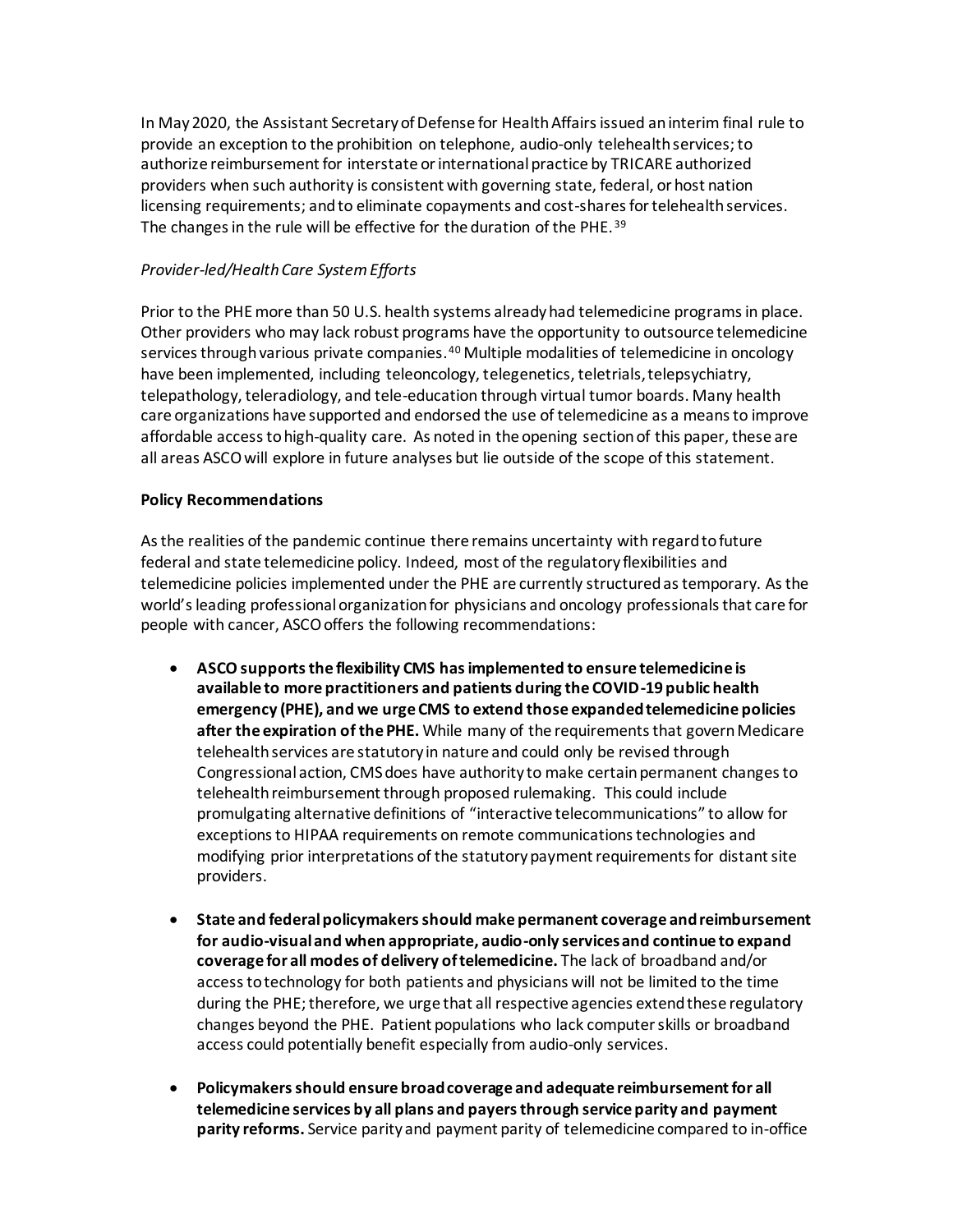visits would incentivize telemedicine practitioners to adopt and provide telemedicine as a model of care. Further, we should ensure patients can access telemedicine services from their home as the "originating site" rather than requiring access through a health care facility. These principles should apply throughout the cancer care continuum, from prevention to survivorship.

- **Federal and state governments should work to promote health equity through encouraging the use of telemedicine in all care settings, including but not limited to rural and safety net providers.** ASCO's Policy Statement on Cancer Disparities and Health Equity commits ASCO to "support and promote policies, systems, environments, and practices to address persistent barriers to equitable receipt of high-quality cancer care across the care continuum."<sup>41</sup> Medicaid and other safety net providers should have access to the same regulatory and financial support as others, in order to prevent the unintentional exacerbation of health inequities.
- **Patient education efforts by all providers and other health care stakeholders should include information on utilizing telemedicine.** ASCO acknowledgesthat a digital divide pervades the health care system that is exacerbated by complex barriers including but not limited to socio-economic factors, geographic location, age, language, and a lack of health and digital literacy. Although an increasing number of resources are being developed for telemedicine under the PHE, there are few resources addressing the inequity of technology, service, utilization, and literacy required for patients confidently utilize telemedicine.
- **Federal and state governments should promote universal access to high-speed broadband through expanding digital infrastructure.** Some patients, particularly those in rural areas, may feel burdened by the physical distance it takes to meet with a provider and may welcome the use of telehealth from their home. However, reliable broadband connections are still needed in many areas of the U.S. in order to successfully make telemedicine fully realized. ASCO supports initiatives, including current work by the Federal Communications Commission, to expand broadband access across the U.S.<sup>42</sup>
- **Medical liability policies should provide comprehensive coverage for telehealth, and providers should ensure they are covered across all states in which they practice.**  Medical liability providers should include telemedicine and data security related risks into policy. According to the Center for Connected Health Policy, some but not all malpractice insurance will cover telemedicine services. Providers should ascertain that they are adequately covered as malpractice insurance carriers may not extend their coverage to other states.<sup>43</sup>
- **Neither public nor commercial payers should apply burdensome utilization management policies to telemedicine.** Any barriers to care through telemedicine, including prior authorization or other treatment delays should be eliminated to ensure timely access for patients. ASCO's Policy Statement on Utilization Management provides a series of recommendations for how these policies can be structured in order to promote rather than hinder patient access to cancer care; we recommend these same principles be applied to telemedicine now and in the future.<sup>44</sup>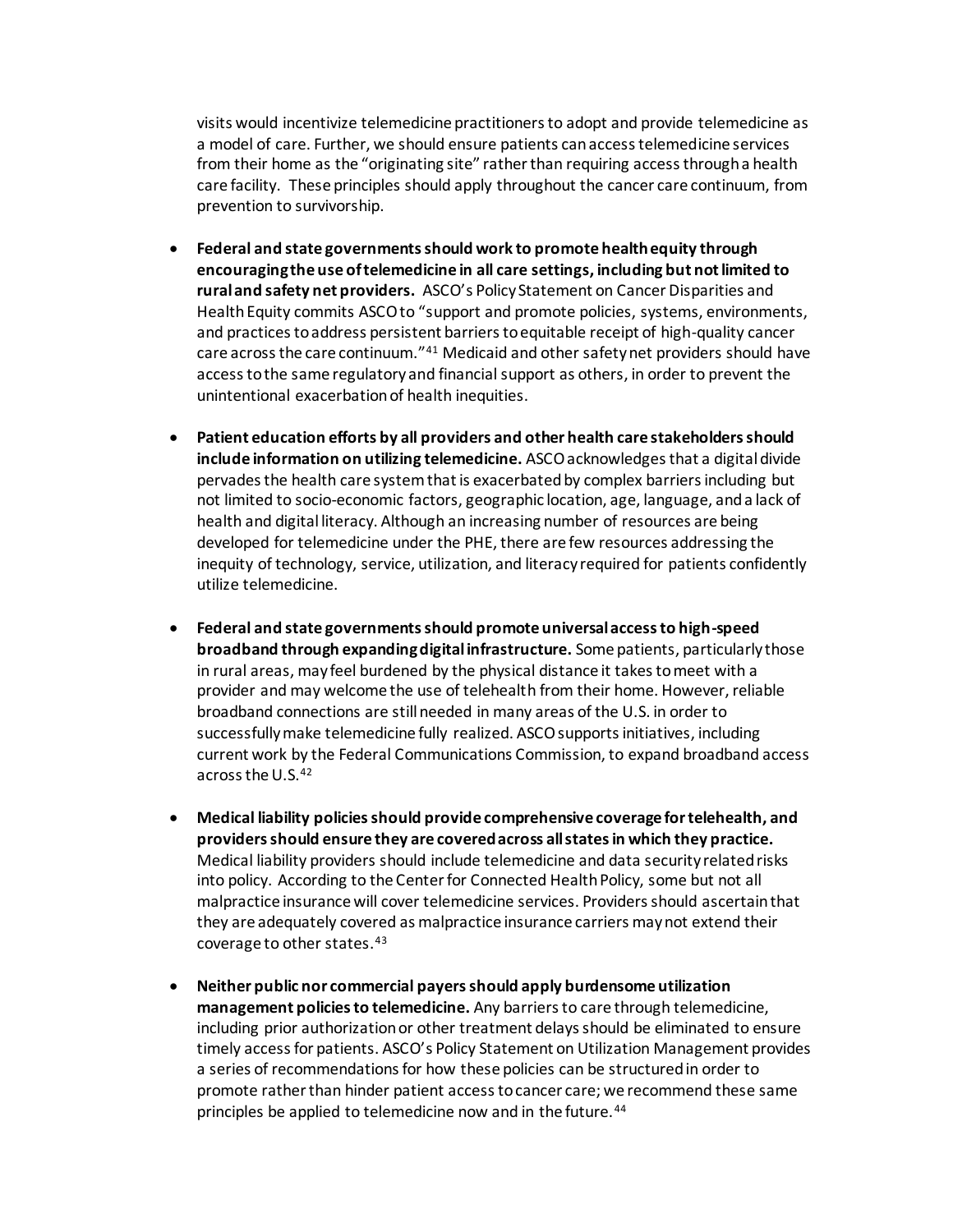# **CONCLUSION**

The COVID-19 pandemic has changed life in countless ways for all people, patients and health care providers alike. We are in the middle of a rapid expansion of telemedicine and cancer care delivery is being forced to adapt at light speed. While some systems were more ready than others, ASCO sees this health care delivery tool as something that all providers will continue to use past the resolution of this PHE.

Research is needed to determine the efficacy of emerging telemedicine models in clinical care. The health care system can learn from its experience during the COVID-19 pandemic to greater leverage the use of telemedicine and transform health care delivery for the 21<sup>st</sup> century. Further research on safety, efficacy, treatment adherence, clinical care, and cost effectiveness will be needed to transform and enable a new health care environment. The National Qualify Forum has developed a Telehealth Framework to organize measures and inform target areas for measure development. Having robust measures to assess the impact on patient outcomes and care processes with special attention to the financial impact will be necessary. <sup>45</sup> ASCO is committed to working with stakeholders to promote increased research on telemedicine.

In the coming months and years, we will learn a great deal about how the expanded use of telemedicine has impacted care, in both negative and positive ways. ASCO will be following these developments very closely and will continue to analyze how new lessons learned can be applied to policy development with a goal of improving patient access to quality cancer care.

*Questions? Contact Allyn Moushey at Allyn.Moushey@asco.org or 571-483- 1738.*

<https://www.ncbi.nlm.nih.gov/pmc/articles/PMC5259589/>

[https://ascopubs.org/doi/full/10.1200/EDBK\\_176093](https://ascopubs.org/doi/full/10.1200/EDBK_176093)

<sup>1</sup> Telemedicine: A Guide to Assessing Telecommunications for Health Care Marilyn J. Field, Editor; Committee on Evaluating Clinical Applications of Telemedicine, Institute of Medicine <sup>2</sup> <https://catalyst.nejm.org/doi/full/10.1056/CAT.18.0268>

<sup>3</sup> LeRouge CM, Garfield MJ, Hevner AR. Patient perspectives of telemedicine quality. Patient Prefer Adherence. 2014;9:25‐40. Published 2014 Dec 24. doi:10.2147/PPA.S67506

<sup>4</sup> Cox A, Lucas G, Marcu A, et al. Cancer survivors' experience with telehealth: a systematic review and thematic synthesis. J Med Internet Res. 2017;19:e11.

<sup>5</sup> Pennell NA, Dicker AP, Tran C, et al. mHealth:Mobile Technologies to Virtually Bring the Patient Into an Oncology Practice. 2017 ASCO Educational Book.

<sup>6</sup> Gros DF, Lancaster CL, López CM, et al. Treatment satisfaction of home-based telehealth versus inperson delivery of prolonged exposure for combat-related PTSD in veterans. J Telemed Telecare. 2016;1357633X16671096. Epub 2016 Sep 26

<sup>7</sup> Bashshur RL, Shannon GW, Smith BR, et al. The empirical foundations of telemedicine interventions for chronic disease management. Telemed J E Health. 2014;20(9):769-800. doi:10.1089/tmj.2014.9981

<sup>&</sup>lt;sup>8</sup> Kessel KA, Vogel MM, Schmidt-Graf F, et al. Mobile apps in oncology: a survey on health care professionals' attitude toward telemedicine, mHealth, and oncological apps. J Med Internet Res. 2016;18:e312. <https://www.ncbi.nlm.nih.gov/pubmed/27884810>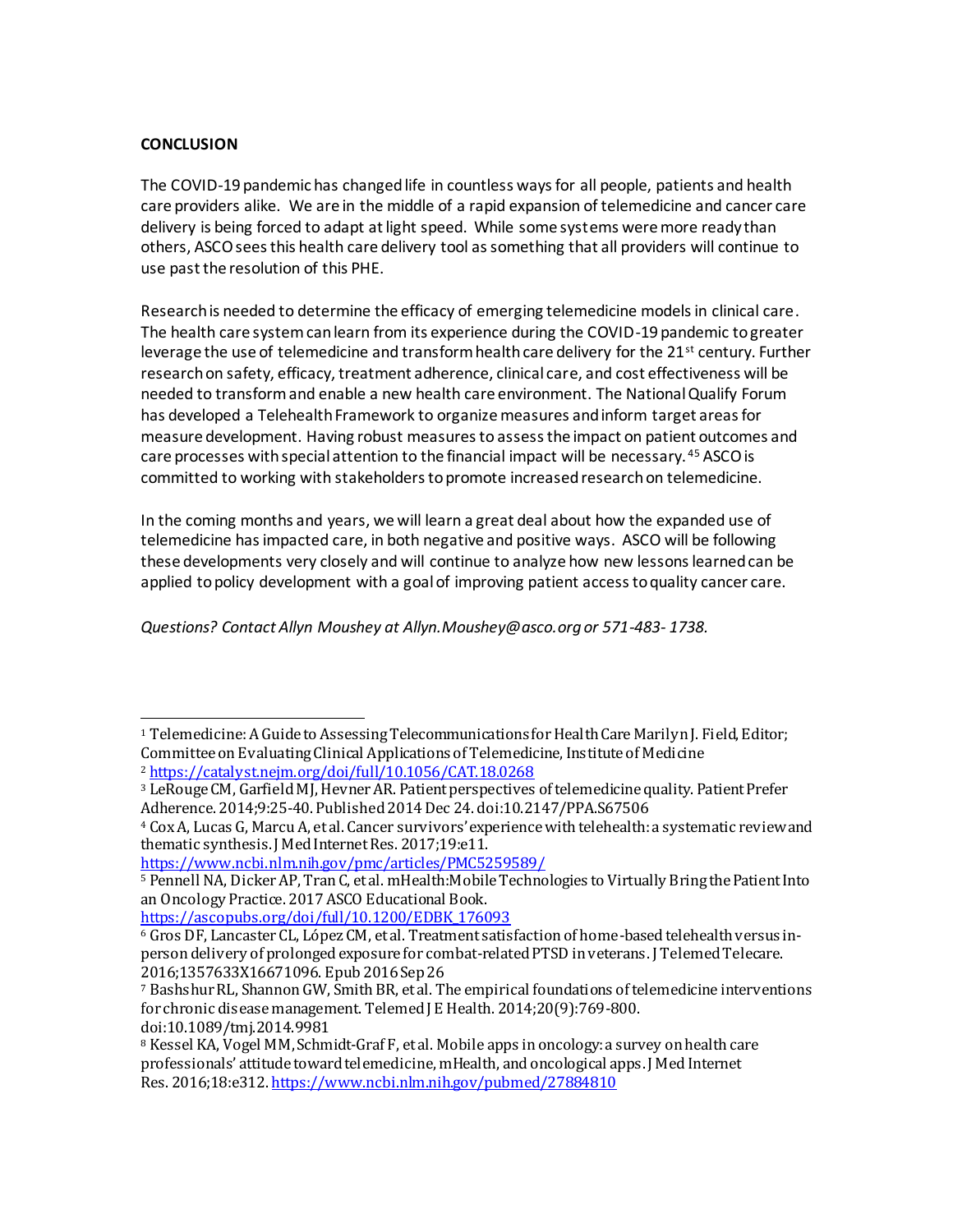<sup>9</sup> Hamilton E., Van Veldhuizen E., Brown A., Brennan S., Sabesan S. Telehealth in radiation oncology at the Townsville Cancer Centre: Service evaluation and patient satisfaction. Clin Transl Radiat Oncol. 2019;15:20–25. doi: 10.1016/j.ctro.2018.11.005.

<sup>10</sup> Sprague SL, Holschuch C. Telemedicine Versus Clinic Visit: A Pilot Study of Patient satisfaction and recall of Diet and Exercise Recomendations from Survivorship Care Plans. Clin J Oncol Nurs. 2019 Dec 1;23(6):639-646[. https://cjon.ons.org/cjon/23/6/telemedicine-versus-clinic-visit-pilot-study](https://cjon.ons.org/cjon/23/6/telemedicine-versus-clinic-visit-pilot-study-patient-satisfaction-and-recall-diet-and)[patient-satisfaction-and-recall-diet-and](https://cjon.ons.org/cjon/23/6/telemedicine-versus-clinic-visit-pilot-study-patient-satisfaction-and-recall-diet-and)

<sup>11</sup> Kessel KA, Vogel MM,Schmidt-Graf F, et al. Mobile apps in oncology: a survey on health care professionals' attitude toward telemedicine, mHealth, and oncological apps. J Med Internet Res. 2016;18:e312. <https://www.ncbi.nlm.nih.gov/pubmed/27884810>

<sup>12</sup> Ashwood, J. S., Mehrotra, A., Cowling, D. & Uscher-Pines, L. Direct-to-consumer telehealth may increase access to care but does not decrease spending. Health Aff. 36, 485–491 (2017). <https://www.healthaffairs.org/doi/10.1377/hlthaff.2016.1130>

<sup>13</sup> ASCO Coronavirus Registry [-https://www.asco.org/asco-coronavirus-information/coronavirus](https://www.asco.org/asco-coronavirus-information/coronavirus-registry)[registry](https://www.asco.org/asco-coronavirus-information/coronavirus-registry)

<sup>14</sup> <https://www.healthaffairs.org/doi/10.1377/hlthaff.2018.05125>

<sup>15</sup> <https://www.healthaffairs.org/do/10.1377/hblog20190226.63748/full/>

<sup>16</sup> Makri, A. (2019) 'Bridging the digital divide in health care', The Lancet Digital Health. Elsevier BV, 1(5), pp. e204–e205. doi: 10.1016/s2589-7500(19)30111-6.

<sup>17</sup> Pennell NA, Dicker AP, Tran C, et al. mHealth:Mobile Technologies to Virtually Bring the Patient Into an Oncology Practice. 2017 ASCO Educational Book.

[https://ascopubs.org/doi/full/10.1200/EDBK\\_176093](https://ascopubs.org/doi/full/10.1200/EDBK_176093)

<sup>18</sup> NelsonR, Joos I, WolfDM. Social Media for Nurses: Educating Practitioners and Patients in a Networked World. New York, NY:Springer Publishing Company;2013.

<sup>19</sup> Sclafani J, Tirrell TF, Franko OI.Mobile tablet use among academic physicians and trainees. J Med Syst. 2013;37:9903.

<sup>20</sup> MackertM, Mabry-Flynn A, Champlin S, Donovan EE, Pounders K. Health Literacy and Health Information Technology Adoption: The Potential for a New Digital Divide. J Med Internet Res. 2016;18(10):e264. Published 2016 Oct 4. doi:10.2196/jmir.6349

<sup>21</sup> Hurria A, Levit LA, Dale W, Mohile SG, Muss HB, Fehrenbacher L, et al. Improving the evidence base for treating older adults with cancer: American society of clinical oncology statement. J Clin Oncol 2015;33:3826–33.

<sup>22</sup> Kutner M, Greenburg E, Jin Y, Paulsen C. The health literacy of America's adults: results from the 2003 national assessment of adult literacy. National Center for Education Statistics; 2006. Report No.: NCES 2006-483. <https://nces.ed.gov/pubs2006/2006483.pdf>

<sup>23</sup> [https://deepblue.lib.umich.edu/bitstream/handle/2027.42/151376/NPHA\\_Telehealth-Report-](https://deepblue.lib.umich.edu/bitstream/handle/2027.42/151376/NPHA_Telehealth-Report-FINAL-093019.pdf?sequence=4&isAllowed=y)[FINAL-093019.pdf?sequence=4&isAllowed=y](https://deepblue.lib.umich.edu/bitstream/handle/2027.42/151376/NPHA_Telehealth-Report-FINAL-093019.pdf?sequence=4&isAllowed=y)

<sup>24</sup> Center for Connected Health Policy. Cross State Licensin[g. https://www.cchpca.org/telehealth](https://www.cchpca.org/telehealth-policy/cross-state-licensing)[policy/cross-state-licensing](https://www.cchpca.org/telehealth-policy/cross-state-licensing)

<sup>25</sup> [https://www.brookings.edu/research/removing-regulatory-barriers-to-telehealth-before-and](https://www.brookings.edu/research/removing-regulatory-barriers-to-telehealth-before-and-after-covid-19/#cancel)[after-covid-19/#cancel](https://www.brookings.edu/research/removing-regulatory-barriers-to-telehealth-before-and-after-covid-19/#cancel)

<sup>26</sup> Kane CK, Gillis K, The use of telemedicine by physicians: still the exception rather than the rule Health Affairs, 37 (2018), pp. 1923-1930.

[https://www.healthaffairs.org/doi/full/10.1377/hlthaff.2018.05077?url\\_ver=Z39.88-](https://www.healthaffairs.org/doi/full/10.1377/hlthaff.2018.05077?url_ver=Z39.88-2003&rfr_id=ori:rid:crossref.org&rfr_dat=cr_pub%20%200pubmed) [2003&rfr\\_id=ori:rid:crossref.org&rfr\\_dat=cr\\_pub%20%200pubmed](https://www.healthaffairs.org/doi/full/10.1377/hlthaff.2018.05077?url_ver=Z39.88-2003&rfr_id=ori:rid:crossref.org&rfr_dat=cr_pub%20%200pubmed)

<sup>27</sup>State Telehealth Laws & Reimbursement Policies." Center for Connected Health Policy, Spring 2019. [https://www.cchpca.org/sites/default/files/2019-05/cchp\\_report\\_MASTER\\_spring\\_2019\\_FINAL.pdf.](https://www.cchpca.org/sites/default/files/2019-05/cchp_report_MASTER_spring_2019_FINAL.pdf) <sup>28</sup> [https://www.cms.gov/newsroom/press-releases/cms-finalizes-policies-bring-innovative](https://www.cms.gov/newsroom/press-releases/cms-finalizes-policies-bring-innovative-telehealth-benefit-medicare-advantage)[telehealth-benefit-medicare-advantage](https://www.cms.gov/newsroom/press-releases/cms-finalizes-policies-bring-innovative-telehealth-benefit-medicare-advantage)

<sup>29</sup> https://<u>s3.amazonaws.com/public-inspection.federalregister.gov/2019-06822.pdf</u>

<sup>30</sup> Weigel G, Ramaswamy A, Sobel L, et al. Opportunities and Barriers for Telemedicine in the U.S. During the COVID-19 Emergency and Beyond. May 11, 202[0. https://www.kff.org/womens-health](https://www.kff.org/womens-health-policy/issue-brief/opportunities-and-barriers-for-telemedicine-in-the-u-s-during-the-covid-19-emergency-and-beyond/)[policy/issue-brief/opportunities-and-barriers-for-telemedicine-in-the-u-s-during-the-covid-19](https://www.kff.org/womens-health-policy/issue-brief/opportunities-and-barriers-for-telemedicine-in-the-u-s-during-the-covid-19-emergency-and-beyond/) [emergency-and-beyond/](https://www.kff.org/womens-health-policy/issue-brief/opportunities-and-barriers-for-telemedicine-in-the-u-s-during-the-covid-19-emergency-and-beyond/)

<sup>31</sup> <https://www.cchpca.org/telehealth-policy/current-state-laws-and-reimbursement-policies>